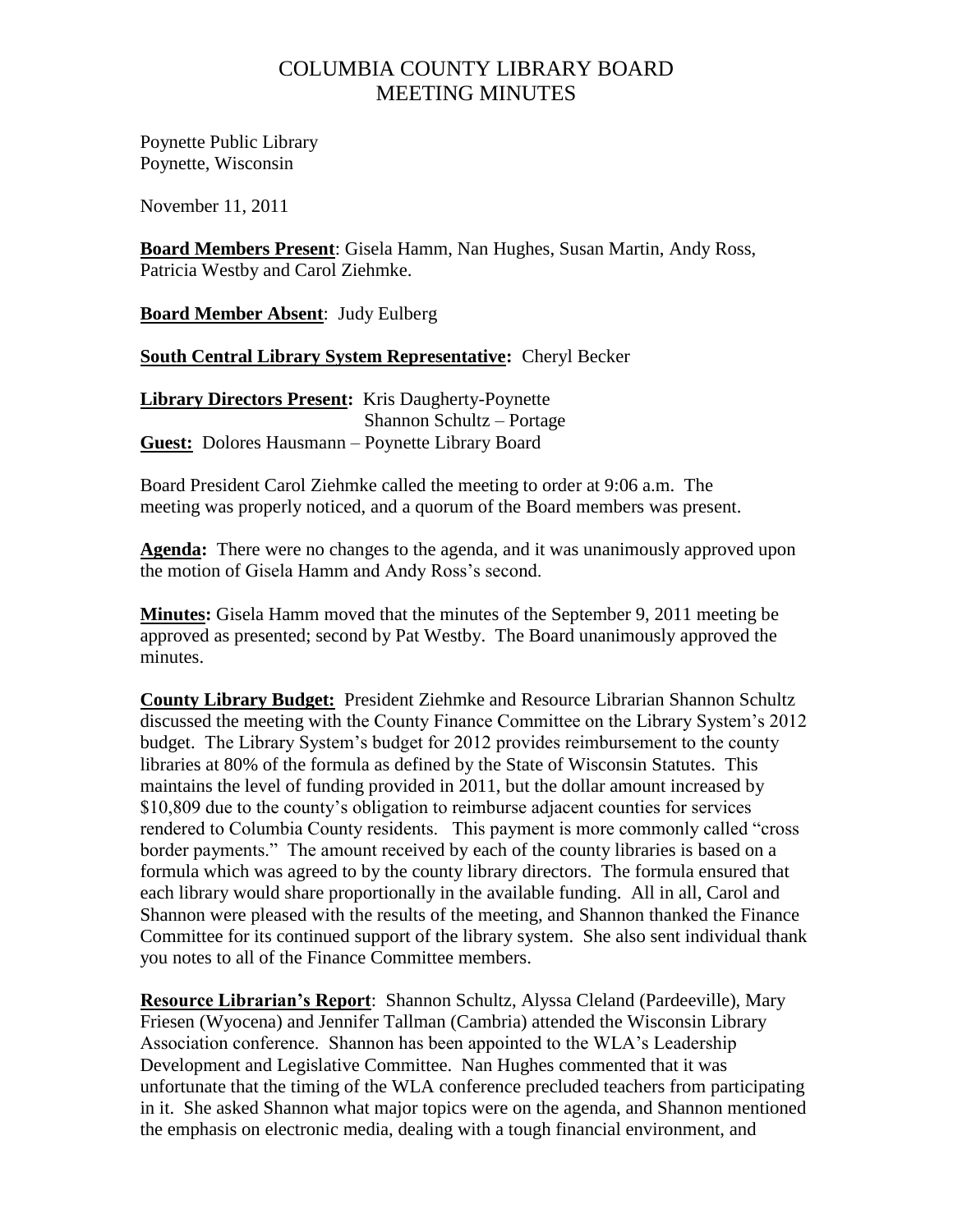establishing libraries as renewable resources in the community. Shannon and Mary Friesen have both been nominated for leadership positions on the Administrative Council of the South Central Library System. Shannon continues to research adult literacy programs and grants available for such programs. She mentioned that Kris Millard, codirector of the Lodi Women"s Club Public Library, is an excellent resource for information on family literacy.

**South Central Library System Report:** Cheryl Becker announced that all libraries have agreed to participate in the WPLC buying pool, which is a state-wide joint collection of downloadable material. This will result in a significant increase in material. Those downloads are now in Overdrive, but that could change in the future. She also announced that, because of financial constraints, SCLS will no longer pay WLA dues for library Board members, but she encouraged Board members to continue to support the Wisconsin Library Association. Cheryl discussed the Wisconsin Library Association"s proposal to add a fifth method of pubic library organization and governance as an alternative to the four methods currently in place: Municipal libraries, Joint libraries, Consolidated county libraries and County library services. The fifth method would be the establishment of **public library districts**; nearly 15% of U.S. Public libraries are organized as districts. She said that it is felt this method of organization allows more flexibility, and helps funding since it includes independent taxing authority. Information on the proposal can be found at: [www.wla.lib.wi.us/legis/districts-summary.htm](http://www.wla.lib.wi.us/legis/districts-summary.htm)

Cheryl announced that she has decided to retire, and that she would be leaving SCLS in mid-December. The Columbia County Library Board members expressed their thanks to Cheryl for her support and guidance through the years and wished her well in her retirement.

**Board Reappointments:** Andy Ross nominated Patricia Westby to continue to serve on the County Library Systems Board. Nan Hughes seconded that motion, and it was unanimously approved by the Board. Gisela Hamm asked that, for health reasons, she not be considered for reappointment to the Board. She will ensure that the Kilbourn Library (Wisconsin Dells) submits names for consideration to replace her. The Columbia County Library Board thanked Ms. Hamm for her service on the Columbia County Library Systems Board and wished her good health and happiness in the future.

Andy Ross moved, and Gisela Hamm seconded the motion, that the name of Patricia Westby be submitted to the Columbia County Board of Supervisors to continue as the County"s alternate representative to the South Central Library Board

**Library Advocate of the Year Award:** The Board agreed to continue this recognition program in 2012. In early December, letters will be sent to each library to encourage that it nominate a Library Advocate of the Year. It was also agreed that all nominations must be submitted in electronic form. Letters, signed by President Ziehmke, will be sent out on or around December 1, and nominations will be due back to President Ziehmke. electronically (ONLY) by January  $15<sup>th</sup>$ .

## **Library Visits:**

Susan Martin reported on her visit with Erin Foley, Director of the Rio Library.